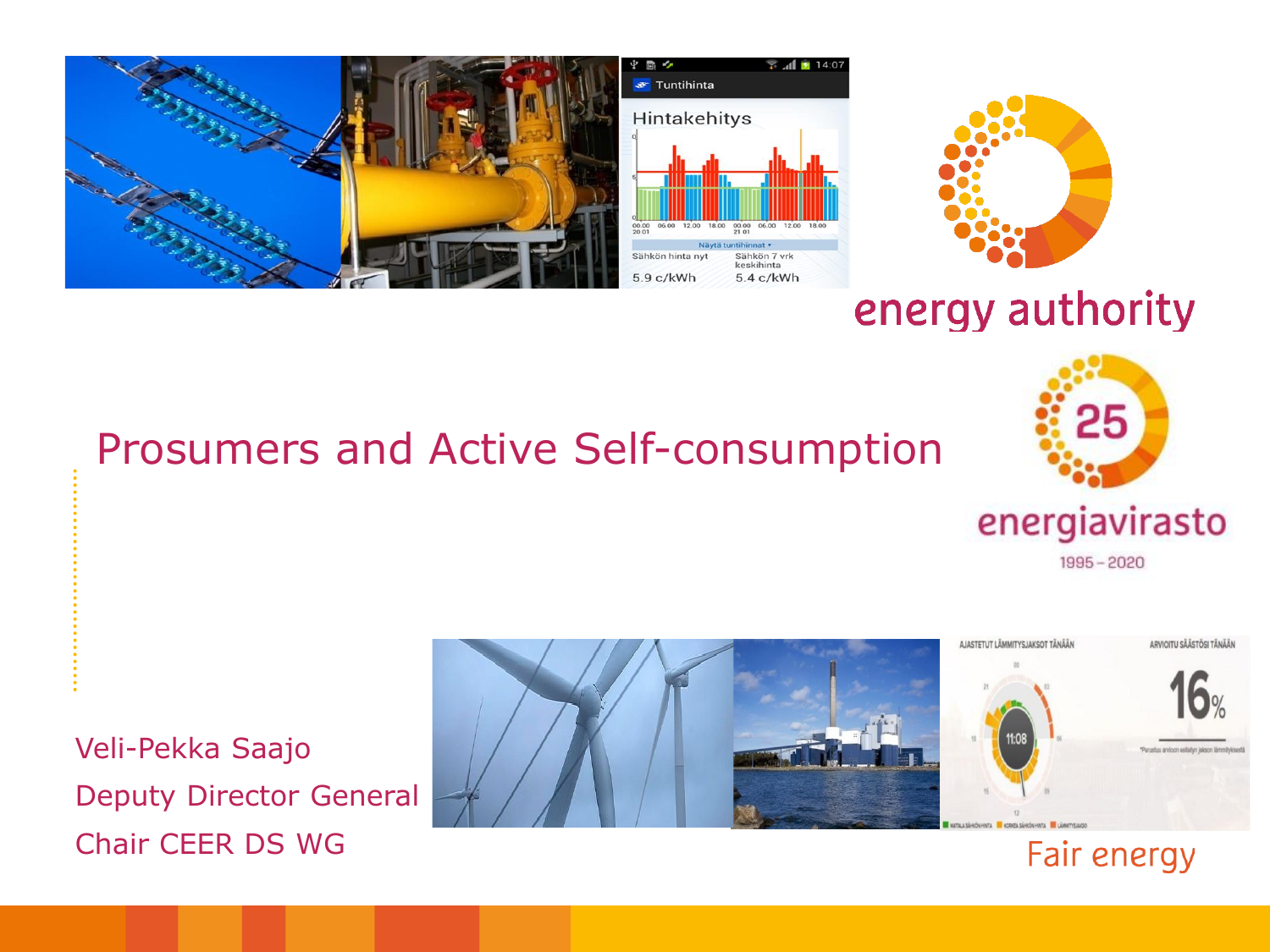

### **Contents**

- Local Energy Communities in Finland
- New regulation on LEC's
- Smart Grid Forum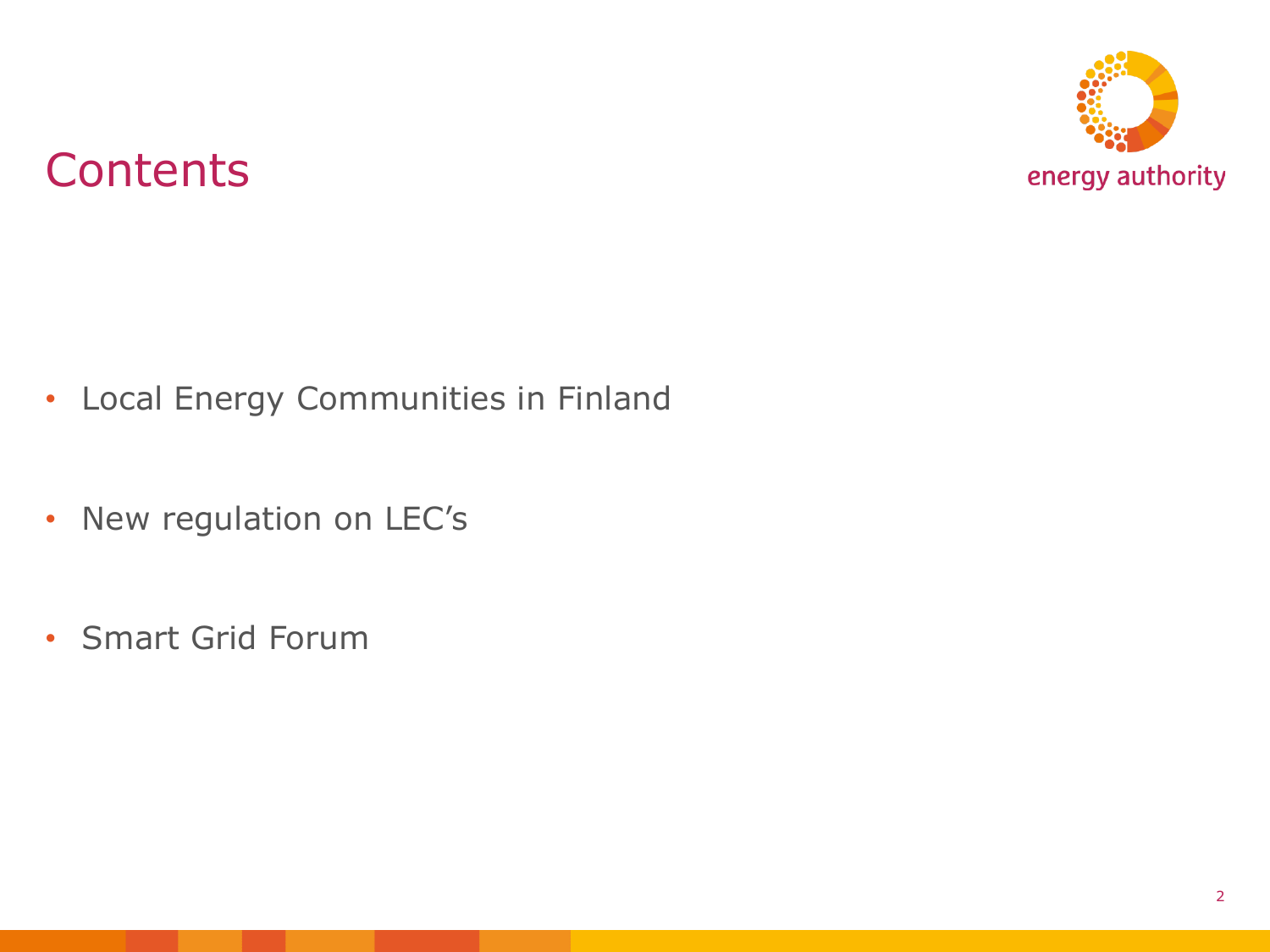

### Local Energy Communities



17,5



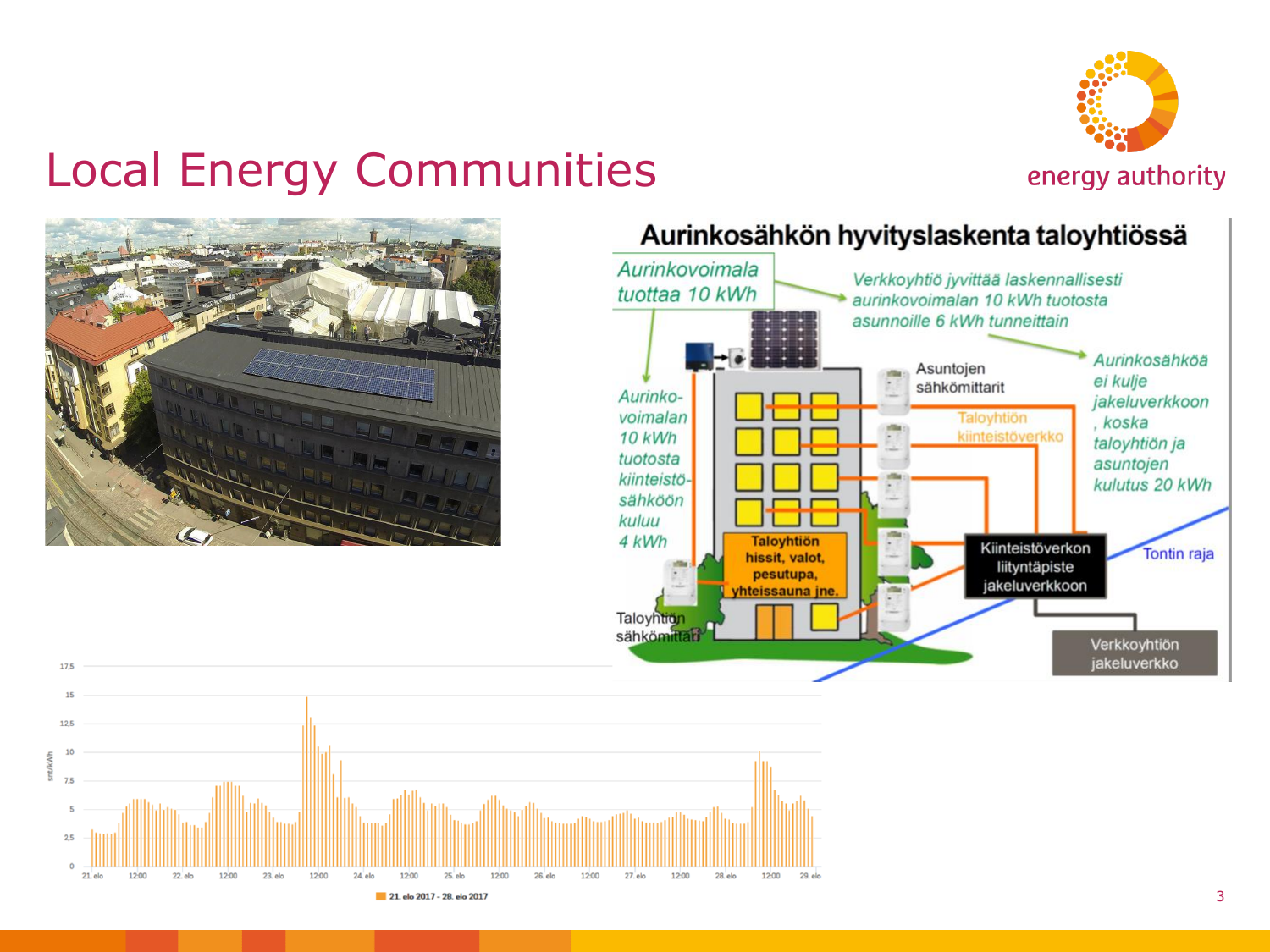

### Reasoning on net-calculation for LECs

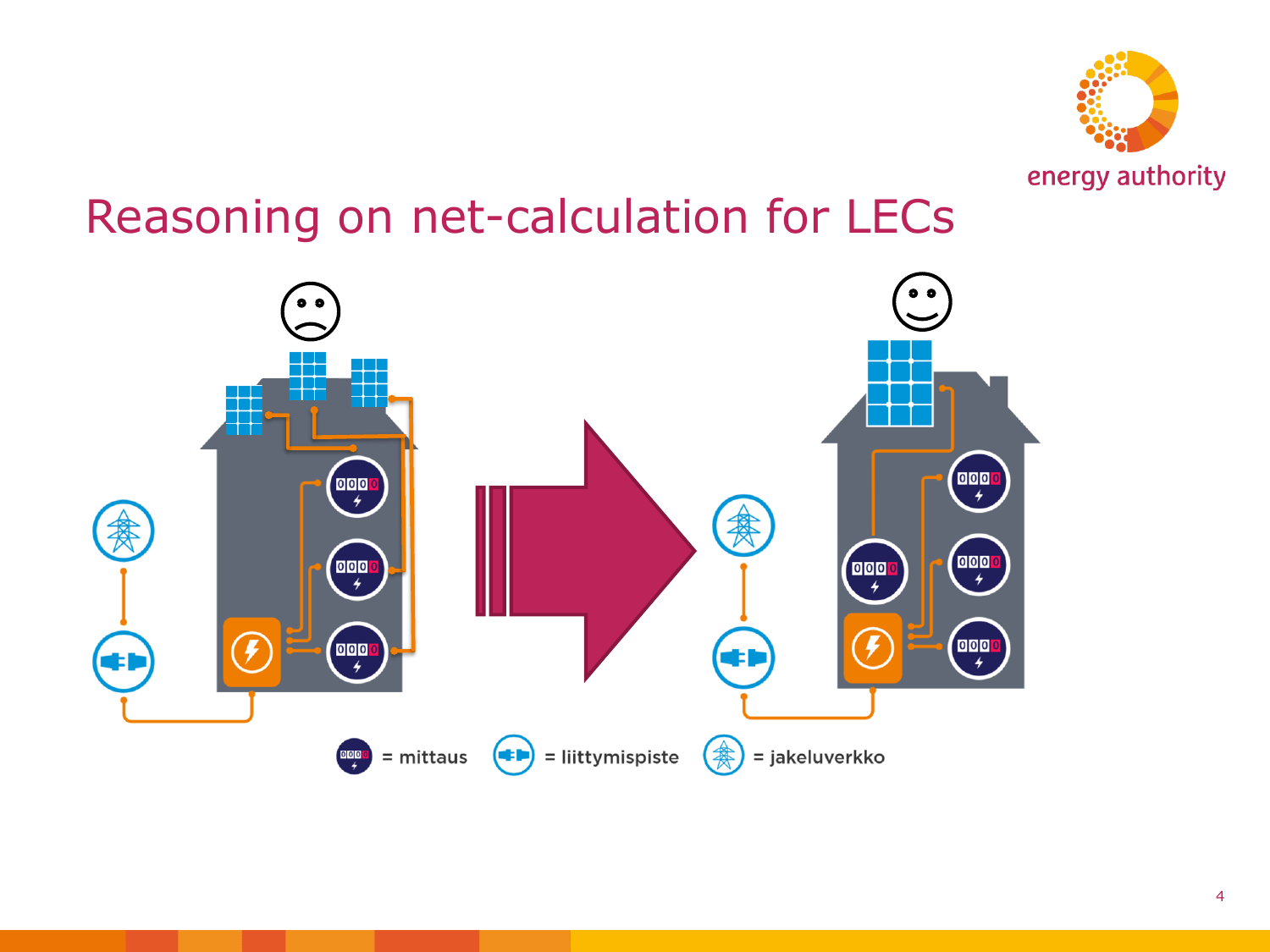

## A Governmental degree

- A new degree to regulate balance settlement and metering to enhance LECs
- Definitions:
	- Local Communities
	- Active Consumers
	- Net-calculation of electricity consumption and production in distribution networks
	- Balance settlement with the LECs and active consumers and usage of their metering data
	- $-$  In force since 1<sup>st</sup> Jan. 2021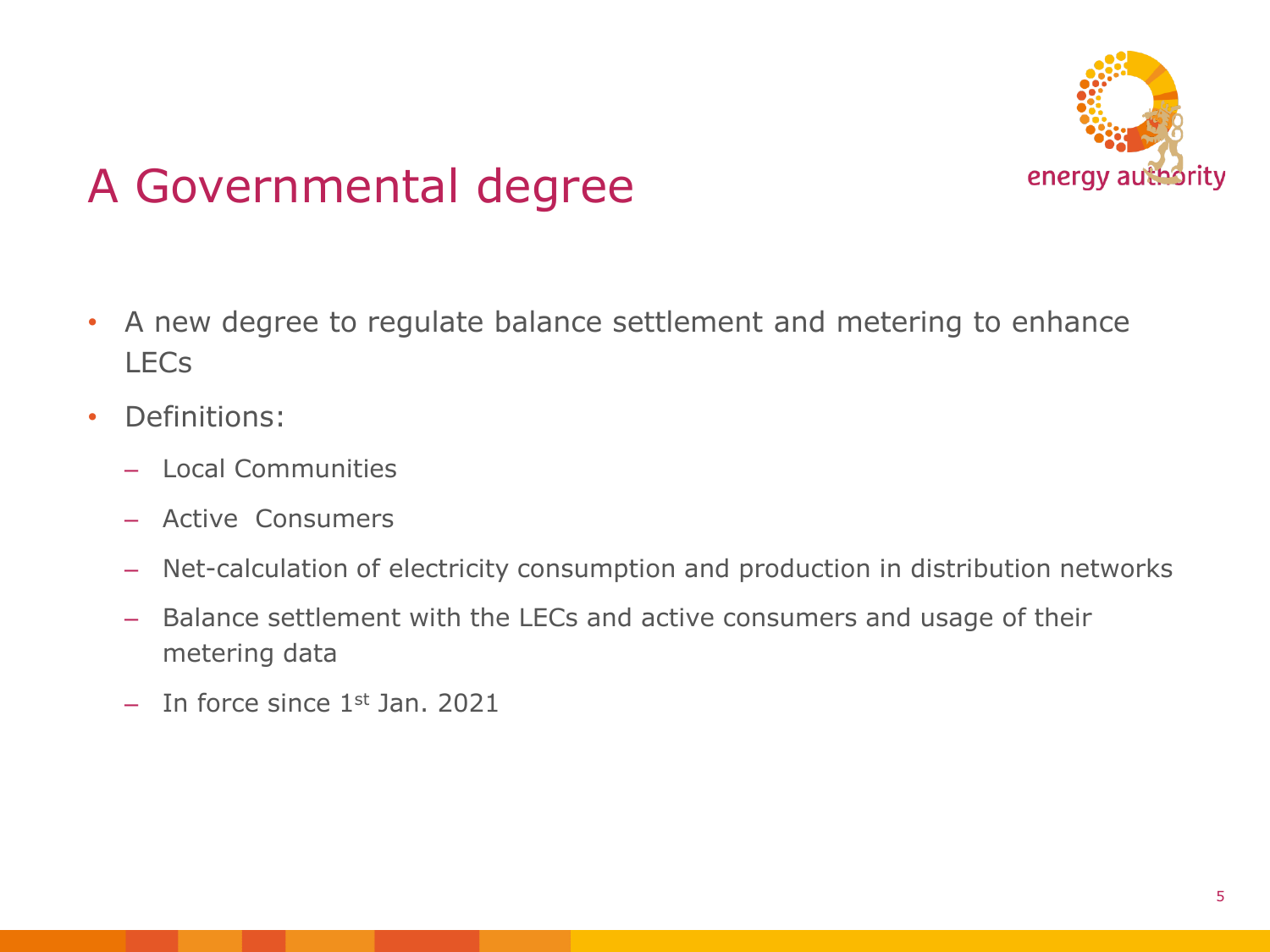## Calculation inside of Balance settlement period



- When to apply?
	- A local energy community that meets the requirements of the Decree (Chapter 1, Section 3), a group of active customers or an individual active customer under certain conditions (Chapter 1, Section 4)
	- Registration with the DSO and providing of the necessary information
	- Production equipment, power plant or storage less than 1 MVA
- What does application mean in practice?
	- Electricity produced / stored by LEC or group is distributed to sites within the reporting period according to the declared shares
		- The consumption of the electricity use at site and the share of electricity produced / stored are added together
	- Unused electricity is fed into the grid for distribution (surplus)
		- the surplus is allocated to the location of production, with coming Data Hub, it is possible to allocate it to each connection point
	- Net-calculation  $>$  value to be used in balance settlement  $>$  invoicing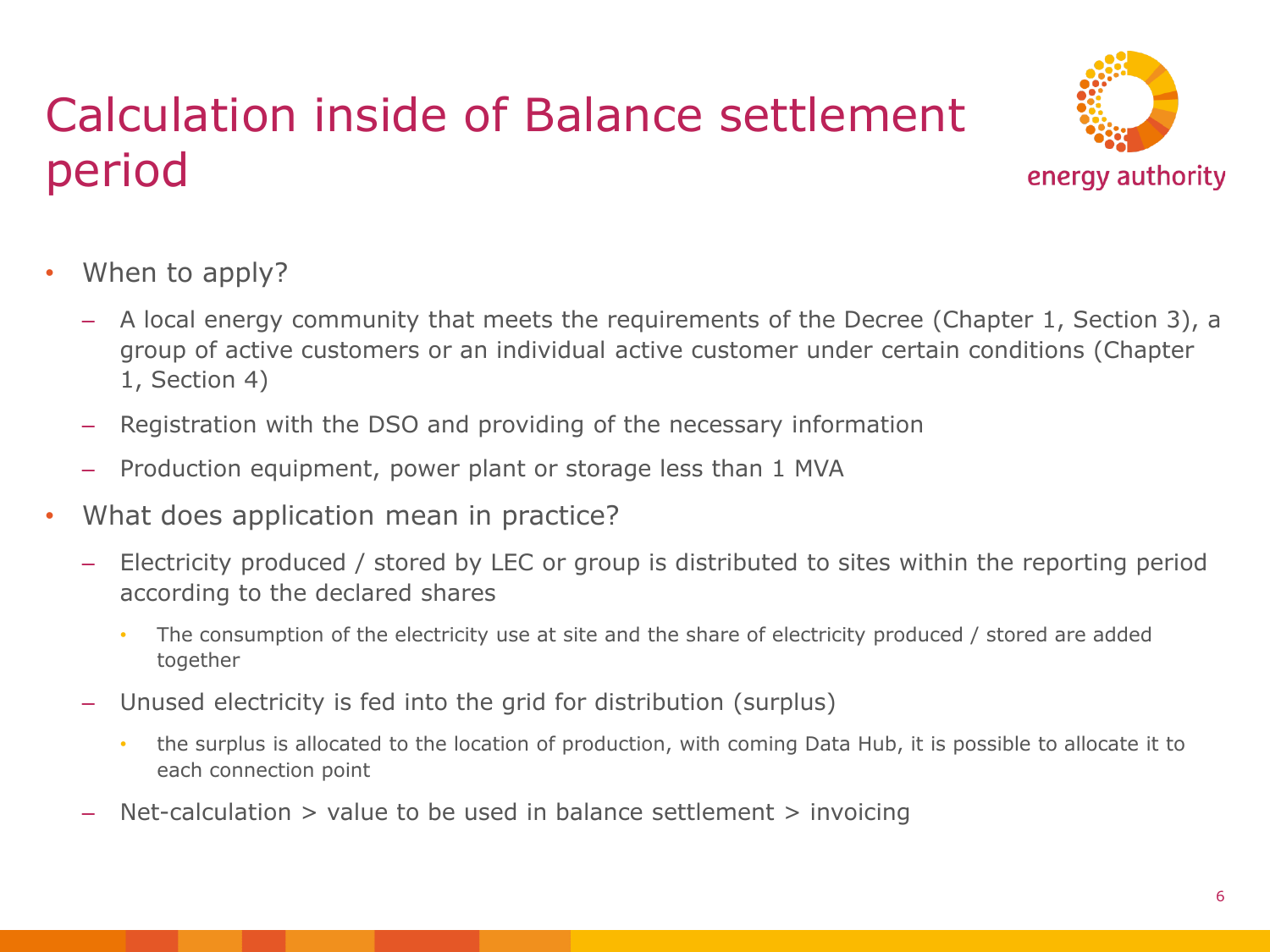## Net-calculation within balance settlement period



- When to apply?
	- At the same site of production and consumption
	- Consumption and production are measured with the same distribution system operator's metering equipment
	- Up to 100 kVA power generation equipment or power plant
- What does application mean in practice?
	- During the same balancing period, the electricity consumed and produced at the place of use is added together
	- A reading into either a consumption or production measurement time series
	- The value obtained from netting is used in balance settlement clearance and invoicing
	- Netting is not done with a meter, but with systems
- When and by whom?
	- DSOs can provide service for calculation
	- Data hub will take over 1st Jan. 2023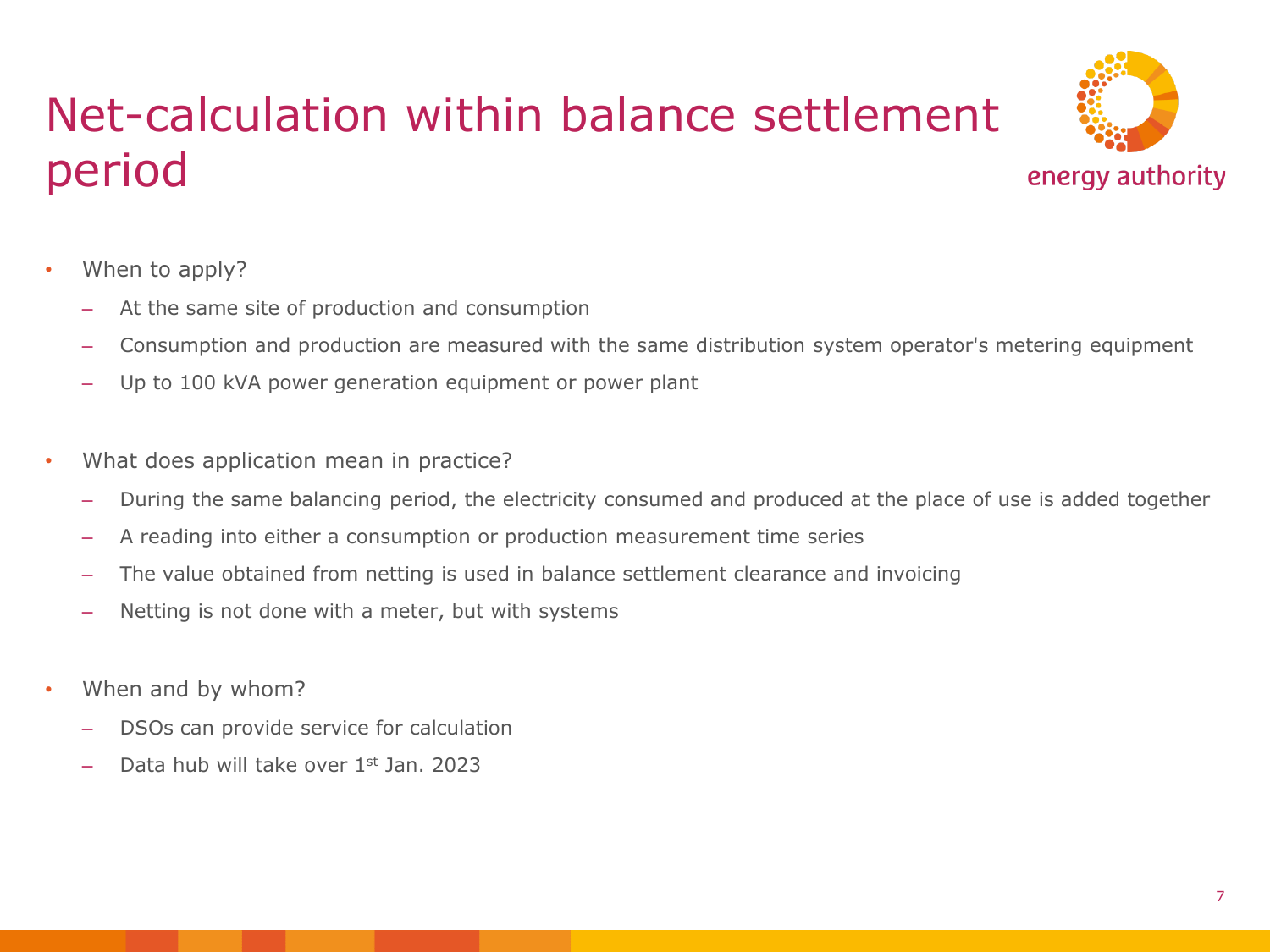

## A Simple Example

- Production 36 kWh
- Consumption of each three consumers 10 kWh
- Surplus distributed via production point

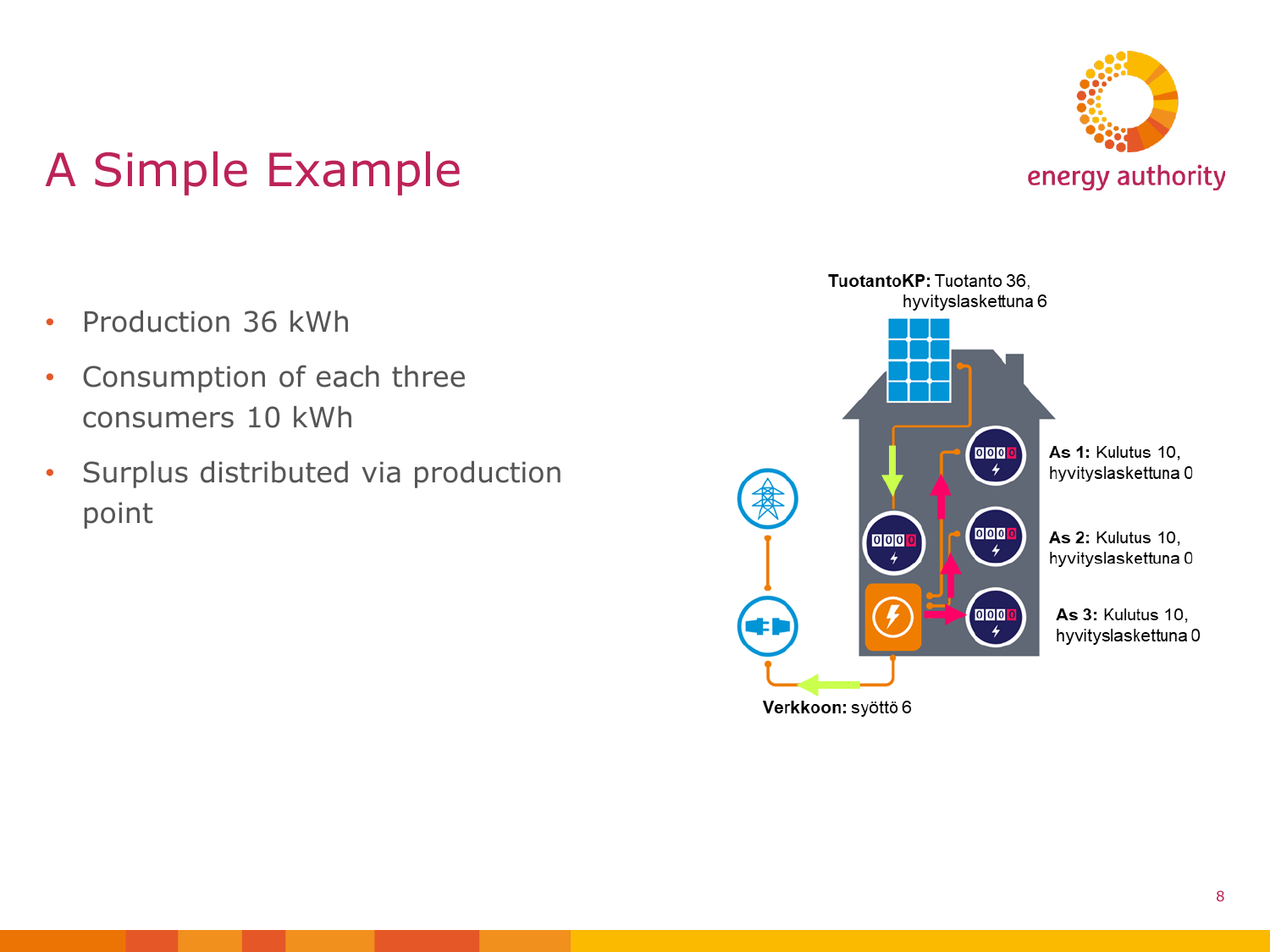

## Smart Grid Forum objectives:

- **1. Support the implementation of the Clean Energy Package and Smart Grid Task Force proposals,** in particular on consumer resilience, consumer choice and energy communities
- **2. To have dialogue on the development of the network regulatory methodology**  to promote market access and efficient use of consumer flexibility in network operations, citizens' energy communities and a customer-centric retail market model
- **3. Identify and share experiences on operating models and best practices** to achieve the goals of the Clean Energy Package and Smart Grid Vision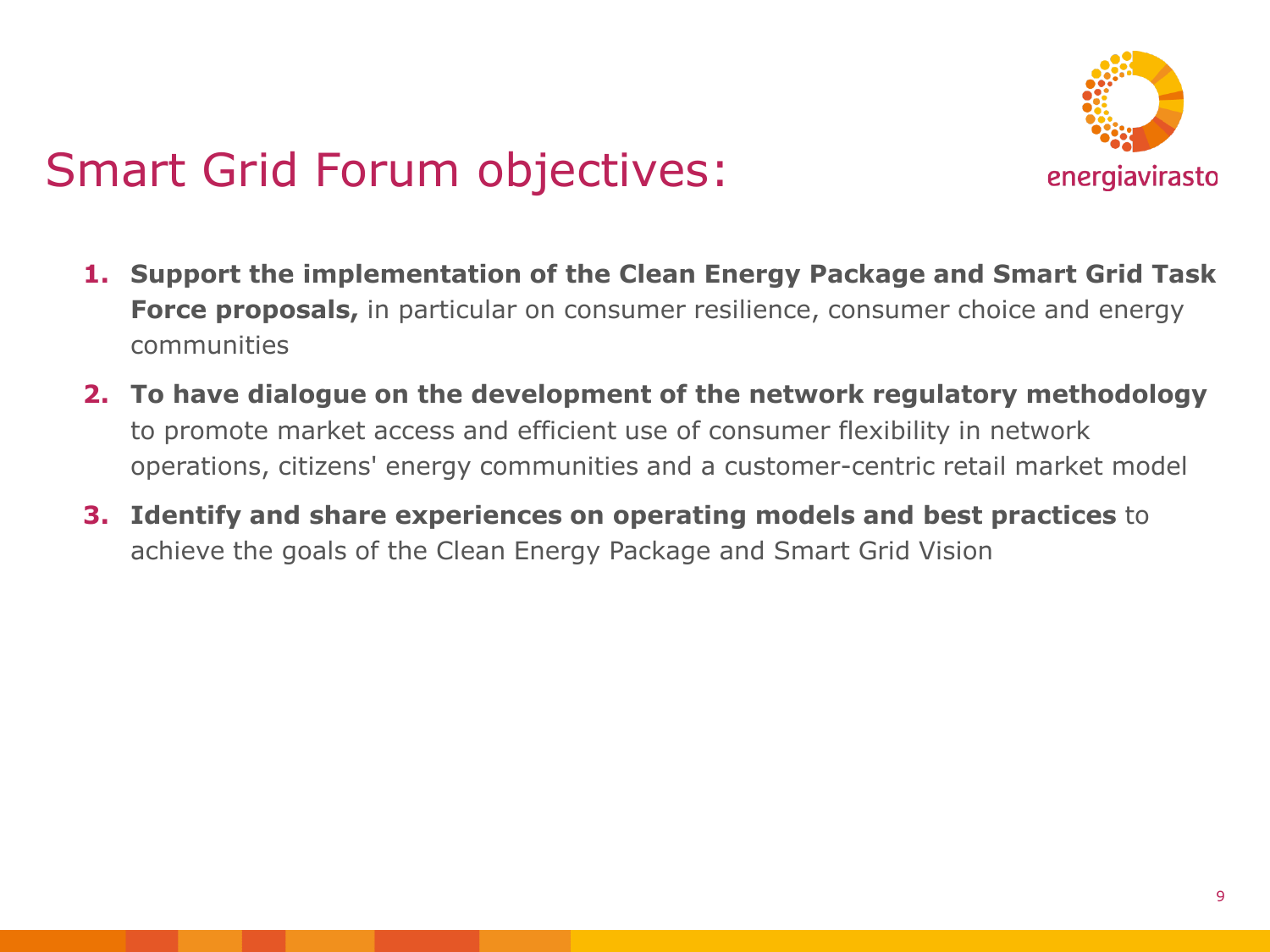

## Smart Grid Forum themes

#### **1. New tasks for distribution network operators**

– Supporting the use of market-based flexibilities in distribution network operations, ownership of energy storage and charging infrastructure for EVs

#### **2. Independent aggregators**

– Enabling service providers and parties to participate in different markets

#### **3. Citizens' energy communities**

– The need for regulation and guidance for energy communities

#### **4. Metering and information exchange**

– Cybersecurity, enabling new services and more real-time markets in regulation, open interface for measurement flexibility

#### **5. Customer-centric retail market model**

– Reform of delivery obligations, harmonization of distribution fee structures

#### **6. New operating models and methods, Sandboxes**

Enabling pilots and experiments to gain experience and knowlegde 10 metal of 10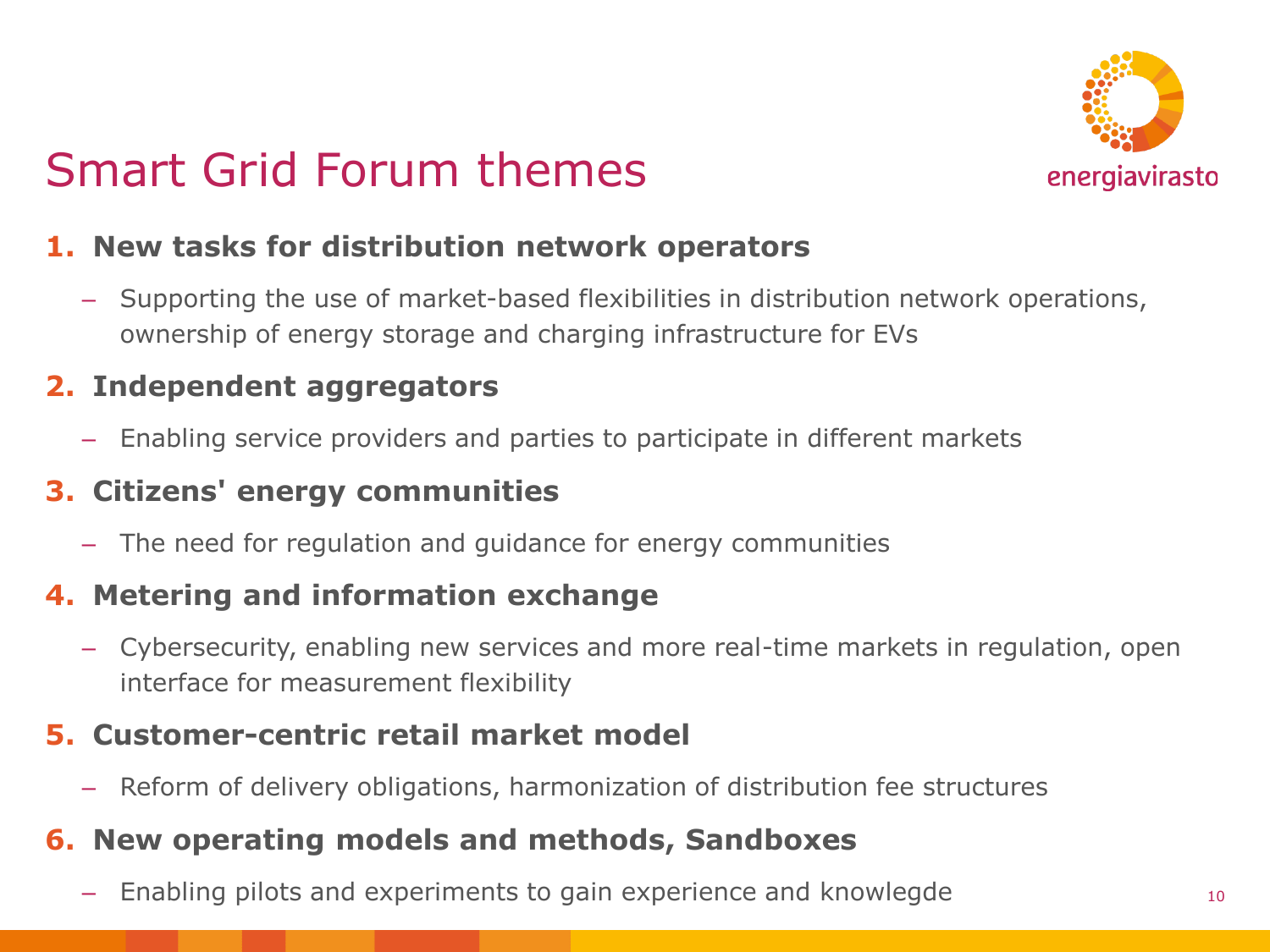

## Smart Grid Forum

- Energy Authority established in autumn 2019 a Smart Grid Forum to assist and discuss proposals to the Ministry of Economic Affairs and Employment for implementation of smart grid provisions of the Directive and proposals of the Smart Grid Working Group.
- During winter-spring 2019 2021 Energy Authority discussed in the Forum together with relevant stakeholders on:
	- $-$  LECs
	- **Sandboxes**
	- Role of DSOs and new tasks
	- DSO tariff harmonisation
	- Customer-centric retail market model
	- Independent aggregators
		- Based on these discussions and NordREG recommendations Energy Authority prepared suggestions to implement independent aggregator provisions in the Finnish legislation
		- These suggestions were submitted to the Ministry in June 2020.